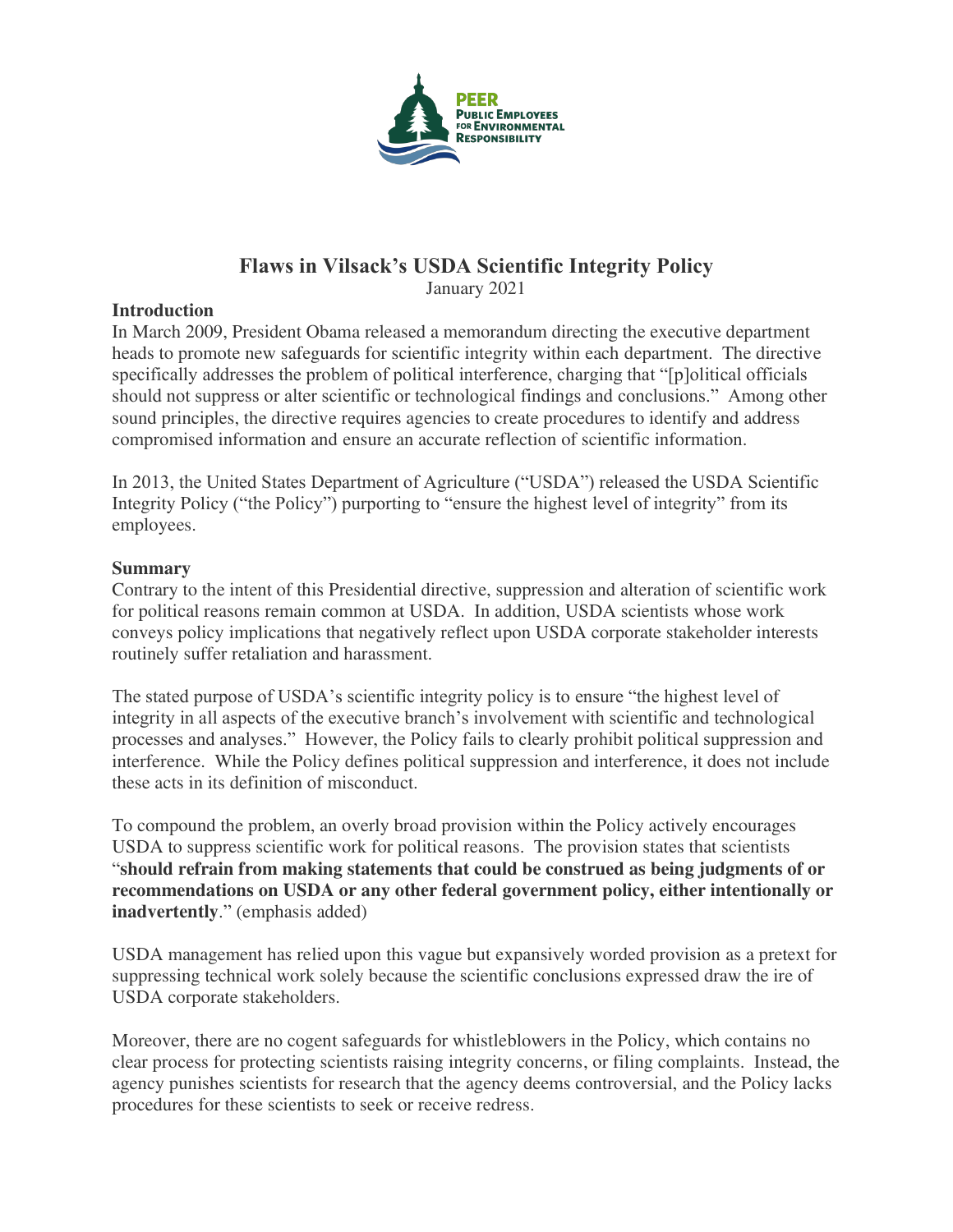PEER urges USDA to revise the Policy by adopting the best practices contained within the scientific integrity policies of USDA's sister federal agencies, so as to –

- $\triangleright$  Explicitly prohibit political suppression and alteration of scientific and technical work;
- $\triangleright$  Broadly protect scientific information from management suppression and alteration except for reasons of technical merit;
- $\triangleright$  Employ clear and enforceable procedures for conducting scientific misconduct investigations and following through when such investigations uncover misconduct, including procedures for taking disciplinary action against managers and political appointees guilty of scientific misconduct; and
- $\triangleright$  Adopt strong protection for scientists who file misconduct complaints or participate in misconduct investigations, or whose scientific work faces politically motivated interference.

The USDA Scientific Integrity Policy actively enables agency managers to suppress and alter scientific work products for their policy implications, regardless of their technical merit. It also appears clear that agribusiness interests, such as Bayer Corporation (formerly Monsanto), have access to top agency managers and are invited to lodge complaints and concerns about the published work of agency scientists. Significantly, the Policy lacks any mechanism to effectively challenge this political manipulation of science. This gap is compounded by the lack of whistleblower protection for scientists. As a result, scientists whose work raises troublesome implications or who have the temerity to file complaints about inappropriate skewing of science face the prospect of official retaliation.

USDA managers have engaged in actions interfering, intimidating, harassing, and in some cases punishing civil service scientists for doing work that has inconvenient implications for industry and could have direct policy/regulatory ramifications. For example, under Secretary Vilsack's previous tenure, USDA scientists have been subjected to –

- $\checkmark$  Directives not to publish data on certain topics of particular sensitivity to industry;
- $\checkmark$  Orders to rewrite scientific articles already accepted for publication in a peer-reviewed journal to remove sections which could provoke industry objections;
- $\checkmark$  Summons to meet with Secretary Vilsack in an effort to induce retraction of a paper that drew the ire of industry representatives;
- $\checkmark$  Orders to retract a paper after it had been accepted for publication in a peer-reviewed journal. The paper could only be published if the USDA scientist removed his authorship, thus leaving only the names of authors unassociated with USDA;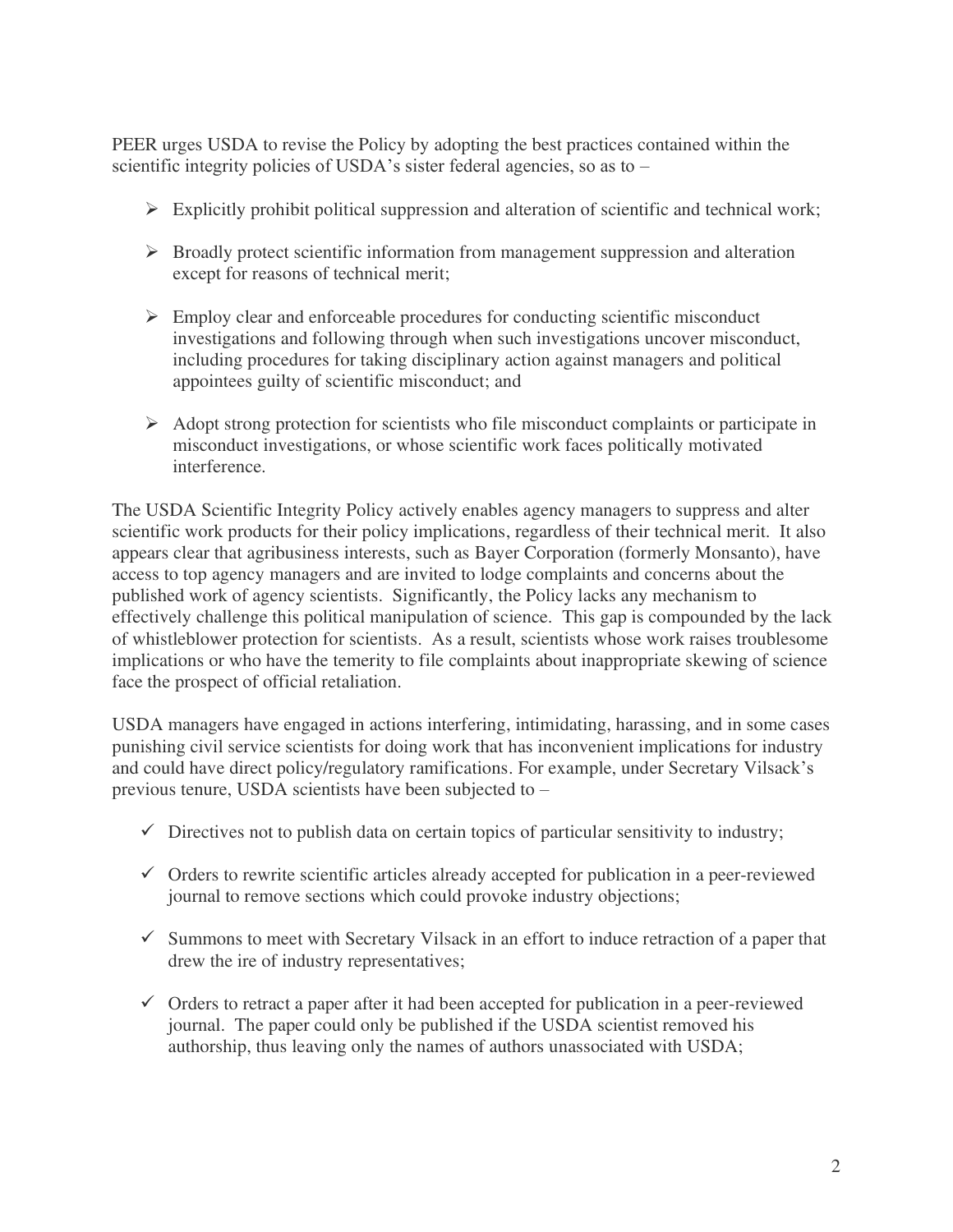- $\checkmark$  Demotion from supervisory status and a reprimand after the scientist provided testimony before Congress that did not reflect agency preferences;
- $\checkmark$  Disruptive and lengthy internal investigations to search out any irregularity that could be used for management leverage against the targeted scientist;
- $\checkmark$  Suspensions without pay and other disciplinary actions for petty matters, such as minor irregularities in travel paperwork;
- $\checkmark$  Inordinate, sometimes indefinite, delays in approving submission for publication of scientific papers that may be controversial;
- $\checkmark$  Restrictions on topics that USDA scientists may address in conference presentations; and
- $\checkmark$  Threats by USDA managers to damage the careers of scientists whose work trigger industry complaints.

 USDA scientists working on topics with direct relevance to industry interests have been under constant pressure not to do anything to upset these important "stakeholders." Rather than shield staff scientists from industry influence, USDA managers amplify it. In short, the USDA Scientific Integrity Policy lacks meaningful procedures to prevent the very sort of abuses that the Policy is supposed to protect.

#### **Suggested Revisions**

PEER has previously asked USDA to make the following revisions to the Policy, based on good practices that other federal agencies successfully employ to ensure scientific integrity.

#### *Adopt NOAA rule on publication of work-related research*

USDA should adopt the National Oceanic and Atmospheric Administration's (NOAA) rule regarding publication of work-related research and the Department of Commerce's (DOC) policy providing scientist appeal rights if approval for publication is withheld. The USDA's current scientific integrity policy merely encourages USDA scientists to "participate in communications with the media regarding their scientific findings" and to publish their "scientific findings in peer-reviewed, professional, scholarly journals." Even though NOAA's scientific integrity policy contains similar language encouraging its scientists "to engage with their peers in academic, industry, governmental, and non-governmental organizations by … publishing their work in appropriate outlets," NOAA's policy also provides that its scientists "are free to present viewpoints, for example about policy or management matters that extend beyond their scientific findings to incorporate their expert or personal opinions." In such instances, NOAA simply requires its scientists to state clearly that they are presenting their individual opinion, not those of the DOC or NOAA.

An additional protection the USDA policy should include is DOC's scientist appeal rights. DOC grants its employees "the right to appeal the non-approval of that employee's Fundamental Research Communication, and has the right to appeal changes that affect the scientific accuracy of that employee's Official Communication."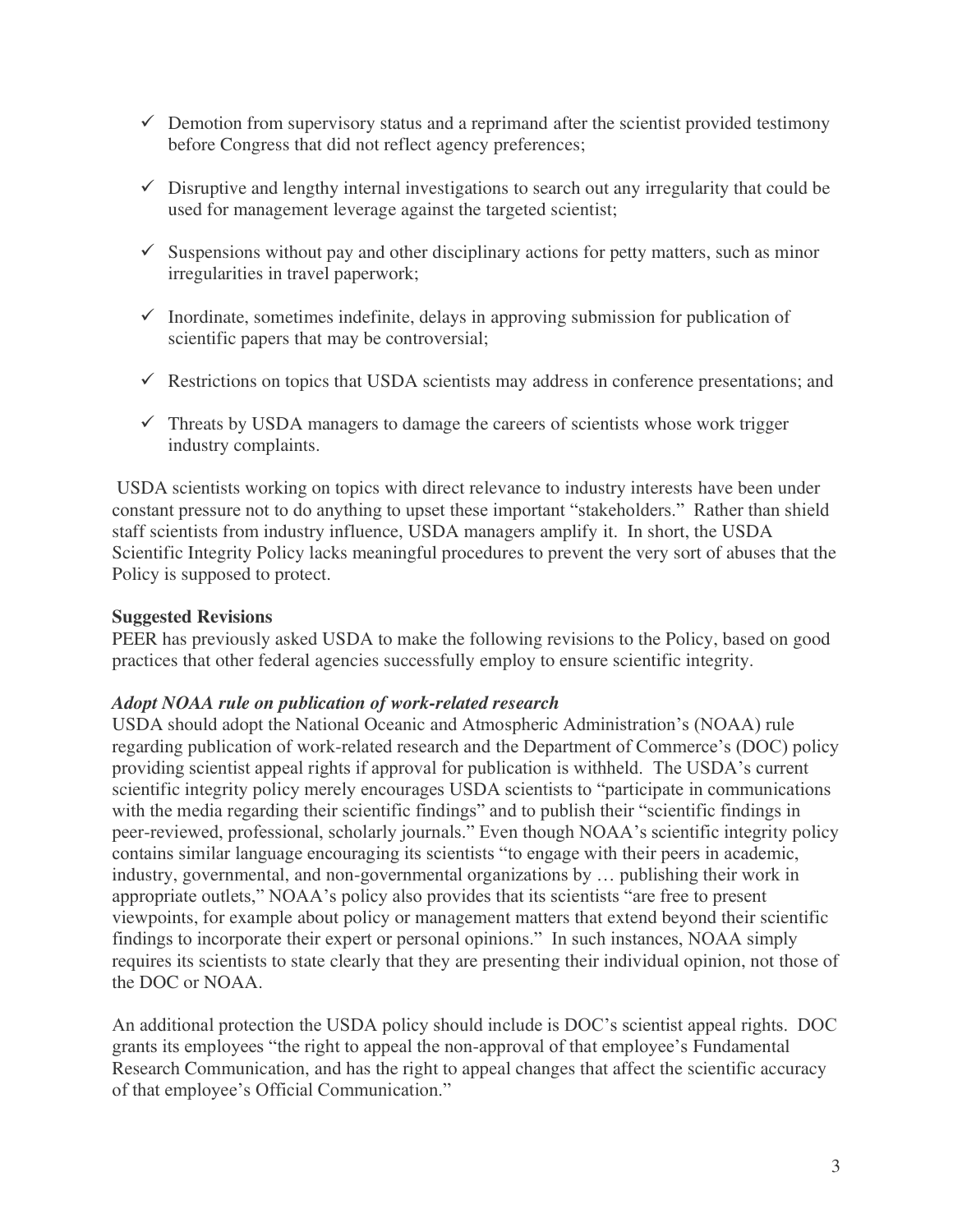### *Adopt EPA rule against scientific suppression*

The current USDA policy includes contradictory rules about the suppression or alteration of scientific findings. The Policy first promotes "a culture of scientific integrity," proclaiming that "[s]cience, and public trust in science, thrives in an environment that shields scientific data and analyses and their use in policy making from political interference or inappropriate influence." The Policy additionally contains language condemning the suppression and alteration of scientific and technological findings. However, the Policy goes on to prohibit scientists "from making statements that could be construed as being judgments of or recommendations on USDA or any other federal government policy, either intentionally or inadvertently." USDA should immediately rescind this vague, overly broad, and easily (and routinely) misused provision. Instead, USDA should adopt the Environmental Protection Agency's (EPA) rule about suppression and alteration of findings, which "prohibits all EPA employees, including scientists, managers, and other Agency leadership, from suppressing, altering, or otherwise impeding the timely release of scientific findings or conclusions."

## *Adopt NRC process for registering Differing Professional Opinions ("DPOs") and complaint review.*

The USDA should create a specific process for registering differing professional opinions, which would enable it to implement the Policy's promise to "[e]nsure that mechanisms are in place to resolve disputes that arise from instances in which the scientific process or the integrity of scientific and technological information may be compromised." This language lacks any specific procedure for dealing with scientific disputes and limits itself to potential compromises of the scientific process or the integrity of scientific or technological information.

 In contrast, the Nuclear Regulatory Commission (NRC) instituted specific procedures and a timeline to resolve scientific disputes in its Differing Professional Opinions (DPO) Program Handbook. The DPO receives review by an ad hoc panel, and the NRC policy provides confidentiality protections for submitters.

As a precondition to submitting a DPO, the employee must first discuss the issue with the immediate supervisor or explain why the submitter feels he cannot approach his immediate supervisor. Next, the employee submits a written DPO form to the agency summarizing the prevailing staff view, the existing management decision or agency practice in dispute, a description of the submitter's views and how they differ, an assessment of the consequences, the names of three potential ad hoc panel members, and copies of relevant documents listed in the DPO. An employee may submit an unsigned DPO to an NRC manager.

Before the ad hoc panel reviews the DPO, the DPO Program Manager immediately screens the DPO "to determine if the precondition for acceptance as a DPO has been met." If the DPO is accepted, the DPO Program Manager assigns it to the appropriate Office Director or Regional Administrator to elect members of the ad hoc panel. The ad hoc panel conducts a thorough review of the issues. No one in a position of authority over the submitter may be appointed to the ad hoc panel. The panel should not take more than 30 calendar days after the initial meeting with the submitter to make a recommendation on the DPO. The submitter should receive the decision and its rationale within 10 calendar days after receipt of the panel's final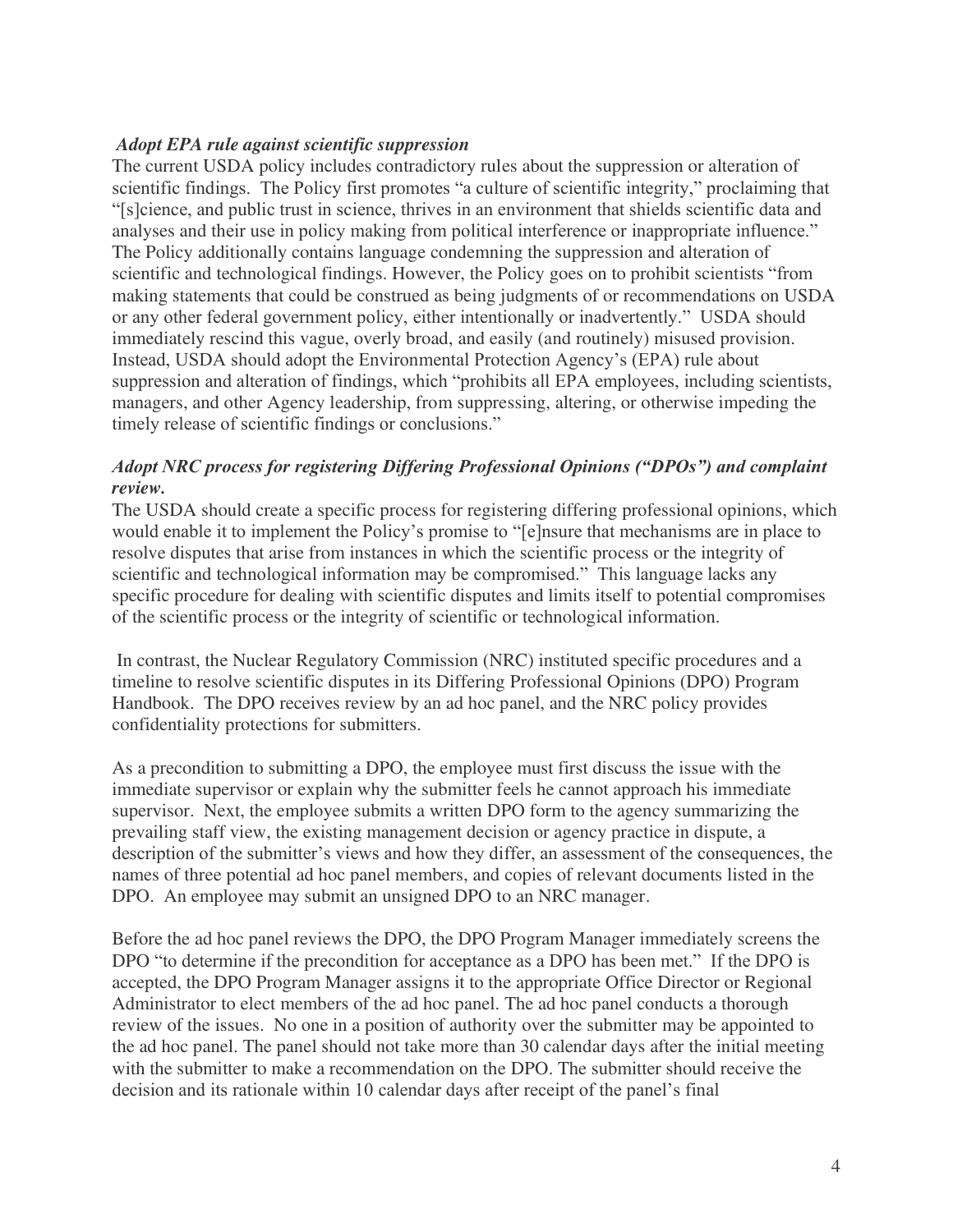recommendation. Each review should be completed within 60 days, unless the DPO involves complex issues, in which case the NRC policy allows 120 days for resolution.

A detailed and well thought out process such as this one would assist USDA in dealing with scientific disputes in a constructive manner that promotes scientific integrity.

## *Adopt State Department policy defining breach of integrity*

USDA's scientific integrity policy defines "research misconduct," which relates to misconduct by scientists themselves, but the Policy does not clearly include "loss of scientific integrity," which occurs when an agency makes decisions based on insufficient or flawed science as a form of misconduct. Indeed, it is the loss of scientific integrity that was the focus of President Obama's executive order." Instead, the USDA policy defines research misconduct as consisting of only "fabrication, falsification, or plagiarism in proposing, performing, or reviewing research, or in reporting research results."

The Department of State's scientific integrity policy defines a compromise of scientific integrity as:

(1) Using scientific studies or data to inform the decision making process that are not representative of the current state of scientific knowledge and research (for example, because they lack peer review, utilize poor methodology, or contained flawed analyses);

(2) Misrepresenting the underlying assumptions, uncertainties, or probabilities of scientific findings or attempting to suppress or alter scientific or technological findings (including, but not limited to, those performed by U.S. Government scientists) during any step of the decision making process; or

(3) Altering, or misrepresenting scientific or technological findings in public communications.

USDA should add the Department of State's rule to its own definition of research misconduct while making it clear that these breaches of integrity are valid subjects of misconduct complaints that will be thoroughly and impartially investigated.

## *Adopt EPA's protections for scientists facing retaliation for the content of their work and its protection of whistleblowers and scientists from retaliation*

The current USDA scientific integrity policy limits its protection from retaliatory prohibited personnel practices to "those who uncover and report allegations of research misconduct or other violations of scientific integrity as well as those accused of research misconduct." Yet, the Policy never specifies what those protections are or how they are invoked. Instead, the Policy pledges to comply with the requirements of the Whistleblower Protection Act of 1989 and it expanded protections – as if it had a choice.

By comparison, the EPA policy maintains similar protections but "[e]xtends whistleblower protections to all EPA employees who uncover or report allegations of scientific and research misconduct, or who express a differing scientific opinion, from retaliation or other punitive actions. . . . . "